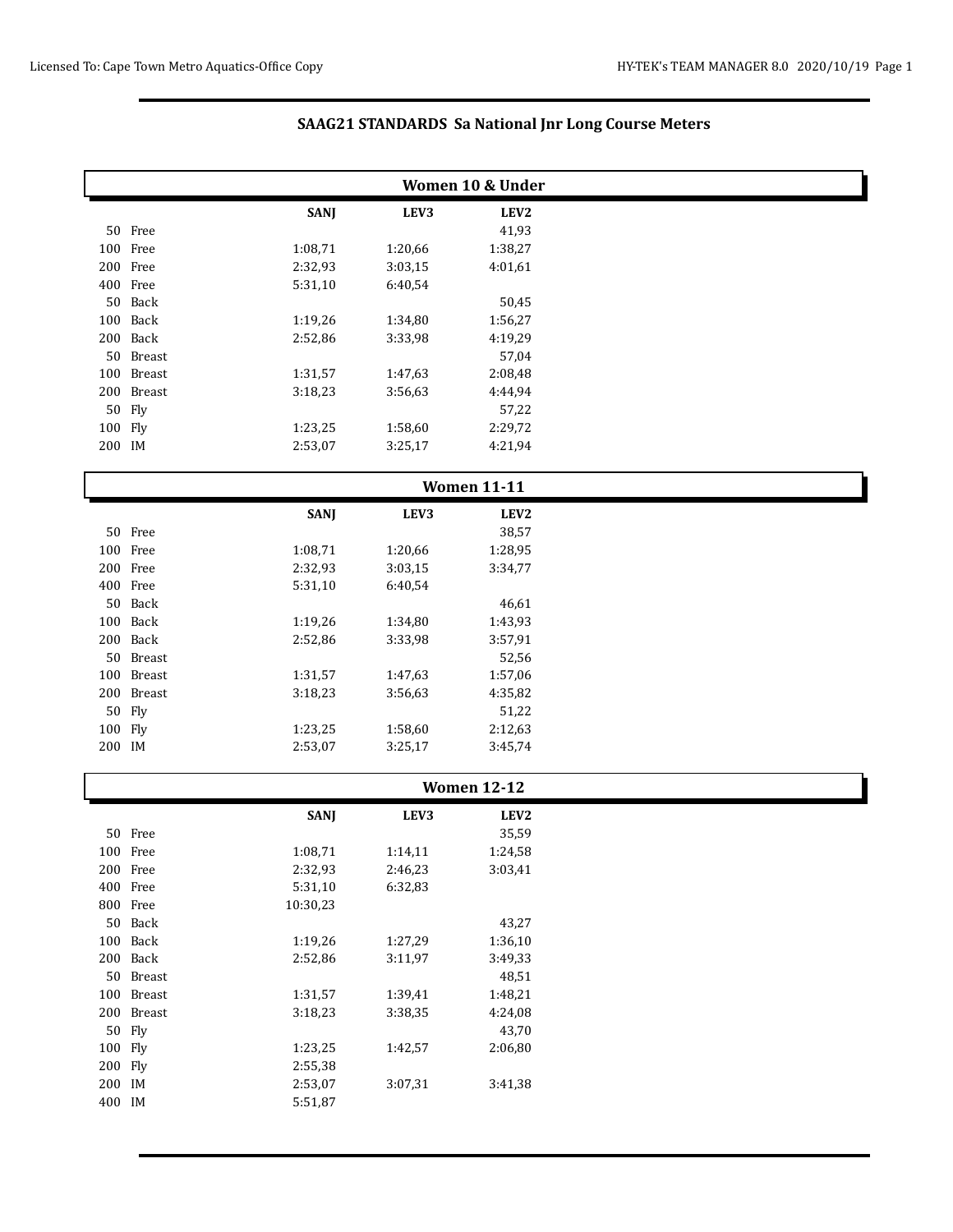|         |            |             |         | <b>Women 13-13</b> |  |
|---------|------------|-------------|---------|--------------------|--|
|         |            |             |         |                    |  |
|         | 50 Free    | <b>SANJ</b> | LEV3    | LEV2<br>33,99      |  |
|         | 100 Free   | 1:07,20     | 1:10,96 | 1:20,76            |  |
|         | 200 Free   | 2:28,45     | 2:39,38 | 2:55,13            |  |
|         | 400 Free   | 5:19,79     | 6:00,21 |                    |  |
|         | 800 Free   | 10:30,23    |         |                    |  |
|         | 50 Back    |             |         | 41,74              |  |
|         | 100 Back   | 1:16,94     | 1:22,76 | 1:31,84            |  |
|         | 200 Back   | 2:47,05     | 3:04,81 | 3:34,40            |  |
|         | 50 Breast  |             |         | 47,49              |  |
|         | 100 Breast | 1:29,05     | 1:35,81 | 1:47,75            |  |
|         | 200 Breast | 3:14,35     | 3:37,38 | 4:19,84            |  |
|         | 50 Fly     |             |         | 40,18              |  |
| 100 Fly |            | 1:19,21     | 1:35,65 | 1:47,17            |  |
| 200 Fly |            | 2:55,38     |         |                    |  |
| 200 IM  |            | 2:48,45     | 3:00,84 | 3:21,37            |  |
| 400 IM  |            | 5:51,87     |         |                    |  |
|         |            |             |         |                    |  |
|         |            |             |         | <b>Women 14-14</b> |  |
|         |            | <b>SANJ</b> | LEV3    | LEV <sub>2</sub>   |  |
|         | 50 Free    |             |         | 33,74              |  |
|         | 100 Free   | 1:03,89     | 1:08,75 | 1:17,49            |  |
|         | 200 Free   | 2:23,81     | 2:35,71 | 2:55,13            |  |
|         | 400 Free   | 4:59,68     | 5:25,07 |                    |  |
|         | 800 Free   | 10:30,23    |         |                    |  |
|         | 50 Back    |             |         | 41,12              |  |
|         | 100 Back   | 1:14,94     | 1:21,25 | 1:30,42            |  |
|         | 200 Back   | 2:42,55     | 3:00,83 | 3:33,91            |  |
|         | 50 Breast  |             |         | 47,24              |  |
|         | 100 Breast | 1:25,47     | 1:33,76 | 1:46,52            |  |
|         | 200 Breast | 3:07,52     | 3:33,44 | 4:02,12            |  |
|         | 50 Fly     |             |         | 39,99              |  |
| 100 Fly |            | 1:15,15     | 1:32,21 | 1:46,26            |  |
| 200 Fly |            | 2:55,38     |         |                    |  |
| 200 IM  |            | 2:40,82     | 2:55,76 | 3:13,37            |  |
| 400 IM  |            | 5:51,87     |         |                    |  |
|         |            |             |         | <b>Women 15-15</b> |  |
|         |            | <b>SANJ</b> | LEV3    | LEV <sub>2</sub>   |  |
|         | 50 Free    |             |         | 33,61              |  |
|         | 100 Free   | 1:03,42     | 1:07,76 | 1:14,76            |  |
|         | 200 Free   | 2:20,90     | 2:35,18 | 2:59,51            |  |
|         | 400 Free   | 4:52,05     | 5:16,27 |                    |  |
|         | 800 Free   | 9:55,92     |         |                    |  |
|         | 50 Back    |             |         | 41,12              |  |
|         | 100 Back   | 1:12,98     | 1:19,42 | 1:30,42            |  |
|         | 200 Back   | 2:40,24     | 3:00,83 | 3:33,91            |  |
|         | 50 Breast  |             |         | 47,24              |  |
|         | 100 Breast | 1:24,87     | 1:33,76 | 1:46,52            |  |
|         | 200 Breast | 3:04,07     | 3:33,44 | 4:02,12            |  |

Fly 38,82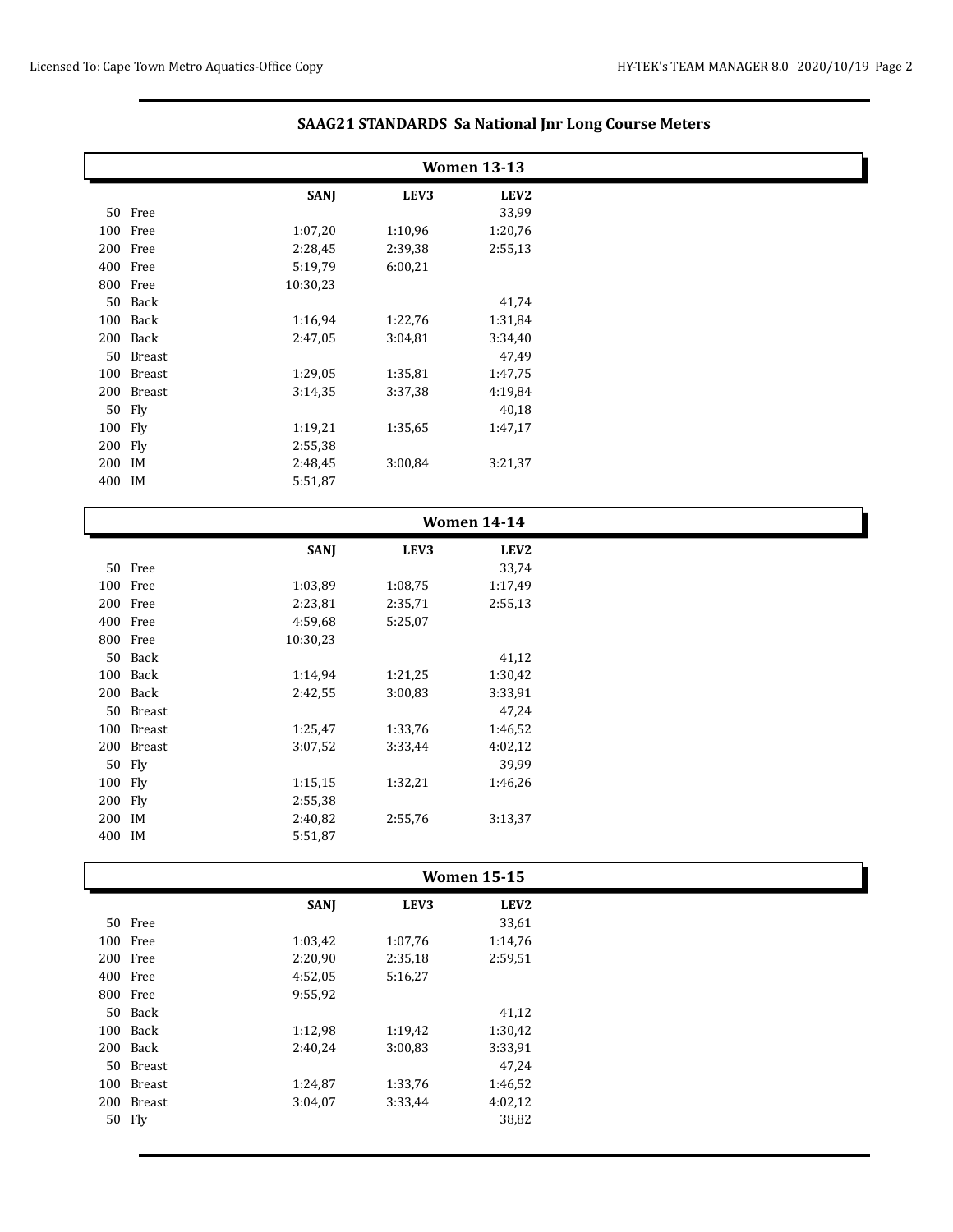| 100 Fly |            | 1:13,13     | 1:29,85 | 1:46,26            |
|---------|------------|-------------|---------|--------------------|
| 200 Fly |            | 2:55,11     |         |                    |
| 200 IM  |            | 2:37,99     | 2:53,54 | 3:13,37            |
| 400 IM  |            | 5:50,71     |         |                    |
|         |            |             |         |                    |
|         |            |             |         | <b>Women 16-16</b> |
|         |            | <b>SANJ</b> | LEV3    | LEV <sub>2</sub>   |
|         | 50 Free    |             |         | 33,61              |
|         | 100 Free   | 1:03,67     | 1:07,76 | 1:14,76            |
|         | 200 Free   | 2:20,90     | 2:35,18 | 2:54,42            |
|         | 400 Free   | 4:52,05     | 5:16,27 |                    |
|         | 800 Free   | 9:55,92     |         |                    |
|         | 50 Back    |             |         | 41,12              |
|         | 100 Back   | 1:12,98     | 1:19,42 | 1:30,42            |
|         | 200 Back   | 2:40,24     | 3:00,83 | 3:33,91            |
|         | 50 Breast  |             |         | 47,24              |
|         | 100 Breast | 1:21,19     | 1:33,76 | 1:46,52            |
|         | 200 Breast | 2:57,76     | 3:31,86 | 4:02,12            |
|         | 50 Fly     |             |         | 38,82              |
| 100 Fly |            | 1:13,13     | 1:29,85 | 1:46,26            |
| 200 Fly |            | 2:55,11     |         |                    |
| 200 IM  |            | 2:37,99     | 2:53,54 | 3:13,32            |
| 400 IM  |            | 5:50,71     |         |                    |

|           |            | <b>SANJ</b> | LEV3    | LEV <sub>2</sub> |  |
|-----------|------------|-------------|---------|------------------|--|
|           | 50 Free    | 28,39       |         | 33,61            |  |
|           | 100 Free   | 1:01,65     | 1:07,76 | 1:14,76          |  |
|           | 200 Free   | 2:14,66     | 2:35,18 | 2:54,42          |  |
|           | 400 Free   | 4:50,22     | 5:16,27 |                  |  |
|           | 800 Free   | 9:39,67     |         |                  |  |
| 1500 Free |            | 18:46.65    |         |                  |  |
|           | 50 Back    |             |         | 41,12            |  |
|           | 100 Back   | 1:10,53     | 1:19,42 | 1:30,42          |  |
|           | 200 Back   | 2:33,72     | 3:00,83 | 3:33,91          |  |
|           | 50 Breast  |             |         | 47,24            |  |
|           | 100 Breast | 1:20,15     | 1:33,76 | 1:46,52          |  |
|           | 200 Breast | 2:55,48     | 3:31,86 | 4:02,12          |  |
|           | 50 Fly     |             |         | 38,82            |  |
| 100 Fly   |            | 1:09,27     | 1:29,85 | 1:46,26          |  |
| 200 Fly   |            | 2:37,48     |         |                  |  |
| 200 IM    |            | 2:33,70     | 2:53,54 | 3:13,32          |  |
| 400 IM    |            | 5:25,68     |         |                  |  |

| Men 10 & Under |             |         |             |
|----------------|-------------|---------|-------------|
|                | <b>SANI</b> | LEV3    | <b>LEV2</b> |
| 50 Free        |             |         | 40,40       |
| 100 Free       | 1:09,34     | 1:19,81 | 1:33,69     |
| 200 Free       | 2:34,18     | 3:00,15 | 4:01,05     |
| 400 Free       | 5:29,76     | 6:27,43 |             |
| 50 Back        |             |         | 49,24       |
| 100 Back       | 1:20,73     | 1:34,52 | 1:53,49     |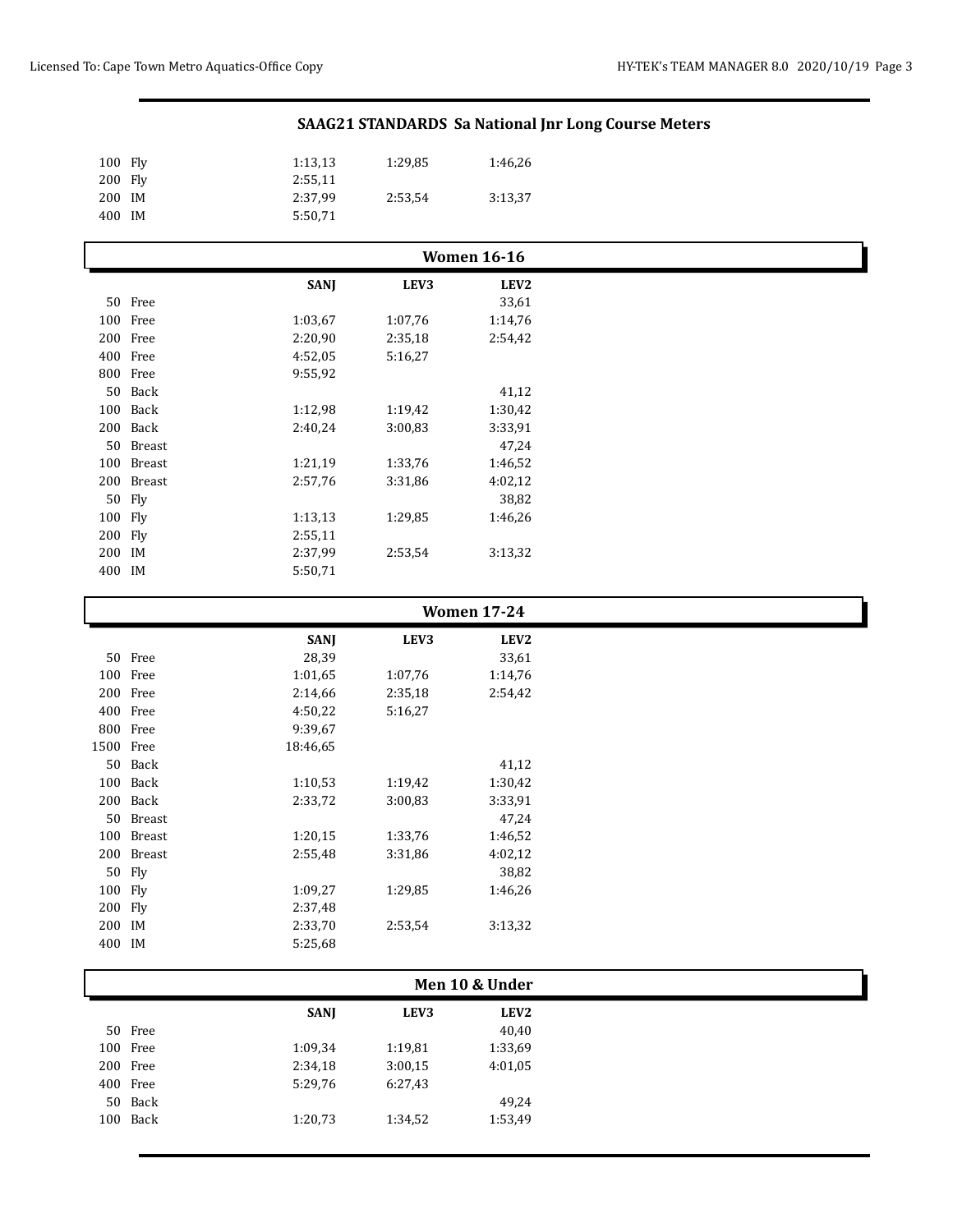| Back     | 2:54,53 | 3:45,81 | 3:59,88 |
|----------|---------|---------|---------|
| Breast   |         |         | 55,33   |
| Breast   | 1:32,04 | 1:48,88 | 2:06,90 |
| Breast   | 3:21,34 | 4:01.65 | 4:45.92 |
| $50$ Fly |         |         | 54.41   |
| 100 Fly  | 1:23,38 | 1:54,59 | 2:37,12 |
| 200 IM   | 2:53,41 | 3:23,41 | 4:08.81 |
|          |         |         |         |

|         |            |             | <b>Men 11-11</b> |                  |  |  |  |
|---------|------------|-------------|------------------|------------------|--|--|--|
|         |            | <b>SANI</b> | LEV3             | LEV <sub>2</sub> |  |  |  |
|         | 50 Free    |             |                  | 38,64            |  |  |  |
|         | 100 Free   | 1:09,34     | 1:19,81          | 1:29,17          |  |  |  |
|         | 200 Free   | 2:34,18     | 3:00,15          | 3:58,35          |  |  |  |
|         | 400 Free   | 5:29,76     | 6:27,43          |                  |  |  |  |
|         | 50 Back    |             |                  | 47,84            |  |  |  |
|         | 100 Back   | 1:20,73     | 1:34,52          | 1:52,46          |  |  |  |
|         | 200 Back   | 2:54,53     | 3:45,81          | 3:56,84          |  |  |  |
|         | 50 Breast  |             |                  | 54,48            |  |  |  |
|         | 100 Breast | 1:32,04     | 1:48,88          | 2:04,97          |  |  |  |
|         | 200 Breast | 3:21,34     | 4:01.65          | 4:37,56          |  |  |  |
|         | 50 Fly     |             |                  | 52,45            |  |  |  |
| 100 Fly |            | 1:23,38     | 1:54,59          | 2:10,50          |  |  |  |
| 200 IM  |            | 2:53,41     | 3:23,41          | 3:51,92          |  |  |  |

|           |            | <b>SANJ</b> | LEV3    | LEV <sub>2</sub> |  |
|-----------|------------|-------------|---------|------------------|--|
|           | 50 Free    |             |         | 35,76            |  |
|           | 100 Free   | 1:09,34     | 1:14,30 | 1:20,51          |  |
|           | 200 Free   | 2:34,18     | 2:47,11 | 3:12,41          |  |
|           | 400 Free   | 5:29,76     | 5:54,72 |                  |  |
| 1500 Free |            | 19:32,46    |         |                  |  |
|           | 50 Back    |             |         | 43,99            |  |
|           | 100 Back   | 1:20,73     | 1:28,22 | 1:37,76          |  |
|           | 200 Back   | 2:54,53     | 3:20,74 | 3:55,84          |  |
|           | 50 Breast  |             |         | 50,53            |  |
|           | 100 Breast | 1:32,04     | 1:40,70 | 1:54,23          |  |
|           | 200 Breast | 3:21,34     | 3:44,24 | 4:22,15          |  |
|           | 50 Fly     |             |         | 46,34            |  |
| 100 Fly   |            | 1:23,38     | 1:43,51 | 2:01,67          |  |
| 200 Flv   |            | 2:39,64     |         |                  |  |
| 200 IM    |            | 2:53,41     | 3:10,58 | 3:29,10          |  |
| 400 IM    |            | 5:34,86     |         |                  |  |

|           | <b>Men 13-13</b> |             |         |                  |  |
|-----------|------------------|-------------|---------|------------------|--|
|           |                  | <b>SANI</b> | LEV3    | LEV <sub>2</sub> |  |
|           | 50 Free          |             |         | 32,84            |  |
|           | 100 Free         | 1:03,58     | 1:08.19 | 1:13,54          |  |
|           | 200 Free         | 2:21,11     | 2:32,80 | 2:49,41          |  |
|           | 400 Free         | 5:04,40     | 5:48,66 |                  |  |
| 1500 Free |                  | 19:32,46    |         |                  |  |
|           | 50 Back          |             |         | 41,46            |  |
|           | 100 Back         | 1:14,39     | 1:21,18 | 1:32,43          |  |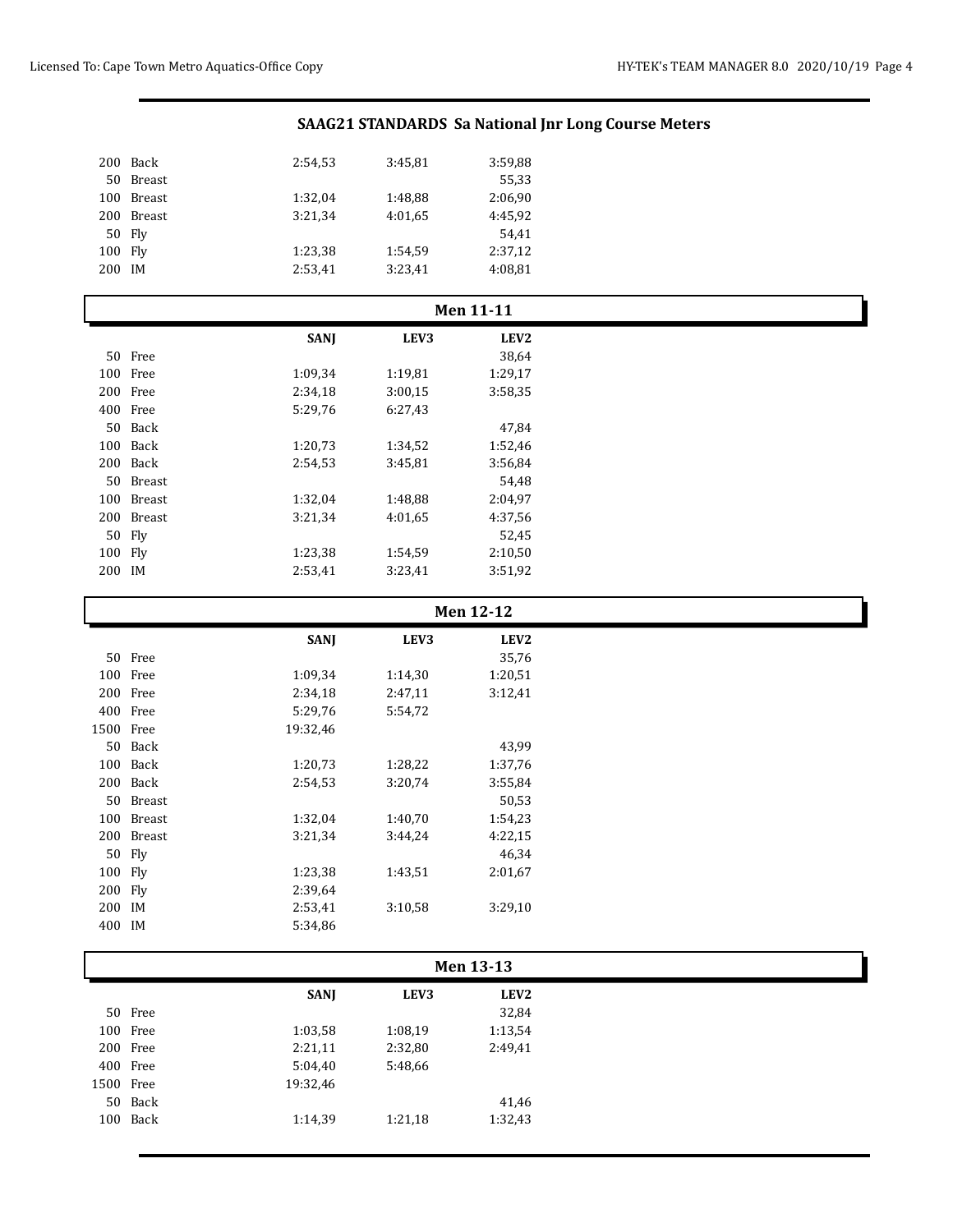| 200    | Back          | 2:44.69 | 3:00,25 | 3:45,72 |
|--------|---------------|---------|---------|---------|
| 50     | Breast        |         |         | 45.46   |
| 100    | <b>Breast</b> | 1:23,61 | 1:32,63 | 1:43,51 |
| 200    | <b>Breast</b> | 3:08,22 | 3:26,30 | 4:04.88 |
| 50 Fly |               |         |         | 39,08   |
| 100    | Fly           | 1:14.44 | 1:30.94 | 1:56,08 |
| 200    | Fly           | 2:39.64 |         |         |
| 200    | ΙM            | 2:40,01 | 2:51,88 | 3:09.03 |
| 400    | ΙM            | 5:34,86 |         |         |

Free 56,62 1:01,42 1:06,88

| <b>Men 14-14</b> |            |             |         |                  |  |
|------------------|------------|-------------|---------|------------------|--|
|                  |            | <b>SANJ</b> | LEV3    | LEV <sub>2</sub> |  |
|                  | 50 Free    |             |         | 31,05            |  |
|                  | 100 Free   | 1:00,29     | 1:04,20 | 1:08,80          |  |
|                  | 200 Free   | 2:15,08     | 2:25,35 | 2:40,28          |  |
|                  | 400 Free   | 4:46,32     | 5:28,16 |                  |  |
| 1500 Free        |            | 19:32,46    |         |                  |  |
|                  | 50 Back    |             |         | 38,53            |  |
|                  | 100 Back   | 1:11,39     | 1:17,06 | 1:32,43          |  |
|                  | 200 Back   | 2:33,89     | 2:51,22 | 3:40,18          |  |
|                  | 50 Breast  |             |         | 43,84            |  |
|                  | 100 Breast | 1:20,00     | 1:27,36 | 1:42,05          |  |
|                  | 200 Breast | 2:57,26     | 3:21,86 | 4:01,79          |  |
|                  | 50 Fly     |             |         | 35,67            |  |
| 100 Fly          |            | 1:08,77     | 1:17,54 | 1:46,10          |  |
| 200 Fly          |            | 2:39,64     |         |                  |  |
| 200 IM           |            | 2:31,97     | 2:44,13 | 2:57,18          |  |
| 400 IM           |            | 5:34,86     |         |                  |  |

| Men 15-15 |            |             |         |                  |  |  |
|-----------|------------|-------------|---------|------------------|--|--|
|           |            | <b>SANJ</b> | LEV3    | LEV <sub>2</sub> |  |  |
|           | 50 Free    |             |         | 29,55            |  |  |
|           | 100 Free   | 57,97       | 1:01,42 | 1:06,88          |  |  |
|           | 200 Free   | 2:10,42     | 2:20,47 | 2:38,72          |  |  |
|           | 400 Free   | 4:42,52     | 5:13,94 |                  |  |  |
| 1500 Free |            | 18:00,33    |         |                  |  |  |
|           | 50 Back    |             |         | 36,08            |  |  |
|           | 100 Back   | 1:06,99     | 1:14,18 | 1:28,94          |  |  |
|           | 200 Back   | 2:29,42     | 2:54,66 | 3:02,68          |  |  |
|           | 50 Breast  |             |         | 41,74            |  |  |
|           | 100 Breast | 1:16,13     | 1:23,59 | 1:38,47          |  |  |
|           | 200 Breast | 2:50,50     | 3:11,96 | 3:48,98          |  |  |
|           | 50 Fly     |             |         | 34,34            |  |  |
| 100 Fly   |            | 1:04,57     | 1:12,52 | 1:30,15          |  |  |
| 200 Fly   |            | 2:27,27     |         |                  |  |  |
| 200 IM    |            | 2:27,03     | 2:37,80 | 2:52,12          |  |  |
| 400 IM    |            | 5:11,65     |         |                  |  |  |
| Men 16-16 |            |             |         |                  |  |  |
|           |            | <b>SANJ</b> | LEV3    | LEV <sub>2</sub> |  |  |
|           | 50 Free    |             |         | 29,55            |  |  |